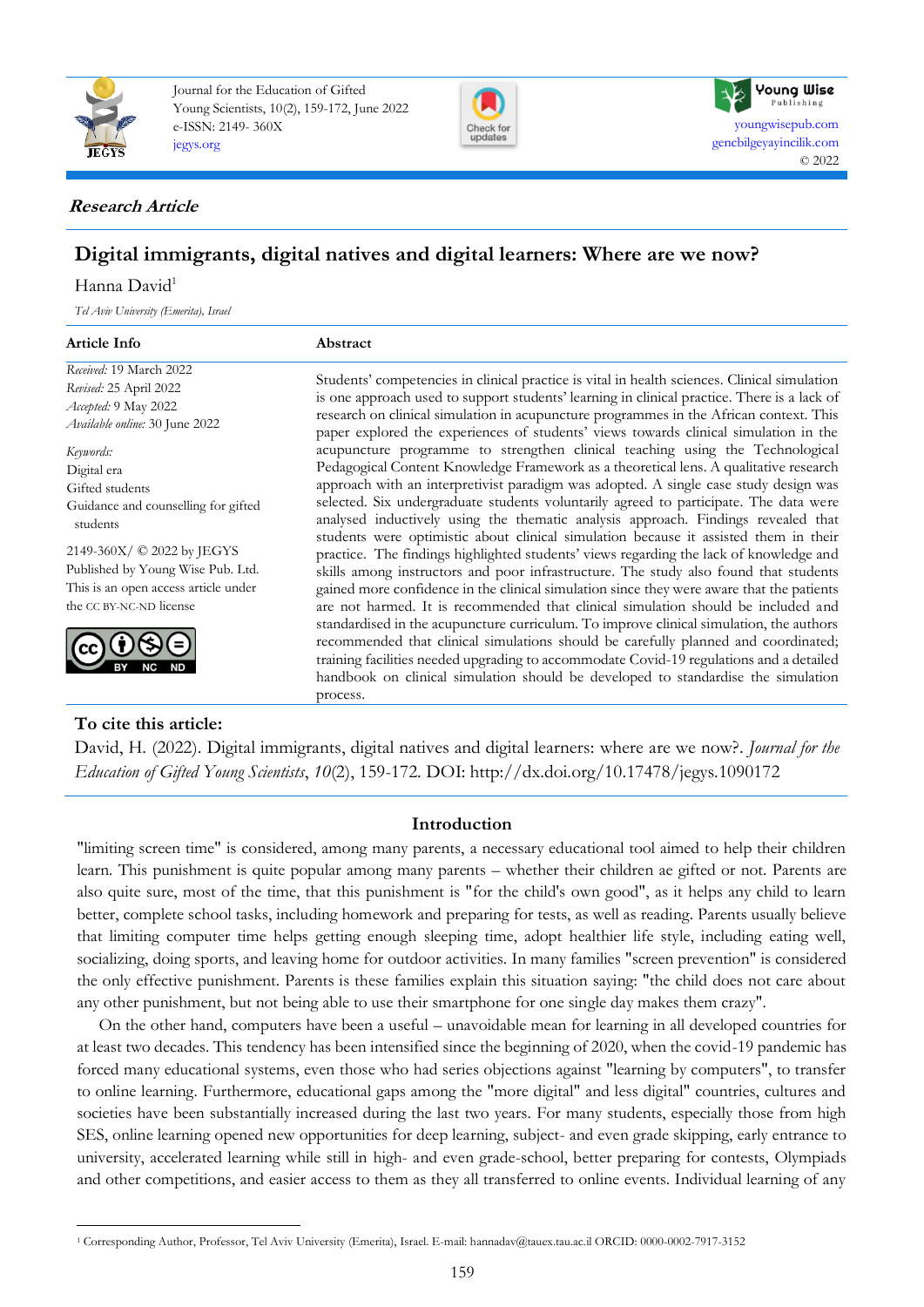preferred subject, in one's own pace, has also increased as more and more online opportunities opened, and the gifted have been the first school population to adopt them.

This allegedly contradiction, between the positive and the negative aspect of th accelerated digitalization due to the covid-19 pandemic has aroused serious issues for parents of the gifted. This keynote is to shed some light on the issue of parenting gifted children who have been born into the "computer era" and how the covid-19 pandemic influenced it. It is also to discuss already-existing beliefs, world-views and values of digital immigrant parents with those of their native digital children.

#### **Short History of Digital General Gap Digital Native Children Versus Digital-Immigrant Parents**

More than a quarter of a century ago, Tunbridge [\(1995](#page-7-0)) had wrote about digital natives versus digital immigrants: "[...] generally speaking, at this stage, if you're over 25, you're an immigrant. If you're under 25 you're closer to being a native, in terms of understanding what it is having a real basic sense of it" (p. 2). Six years later, with the publication of the two-part Prensky [\(2001a,b\)](#page-7-0) article "digital natives, digital immigrants" these terms have become accepted by the scientific community as differentiating between those who use computers for work, leisure and entertainment, education, communication and everyday tasks, and those who do not (e.g. Creighton, [2018;](#page-7-0) Goodson, Knobel, et al., [2002;](#page-7-0) Lankshear & Bigum, [1999;](#page-7-0) Rakhmawati, & Kusuma, [2015;](#page-7-0) Rodley, [2005;](#page-7-0) Rowan, Knobel, et al., [2000;](#page-7-0) Selwyn, [2009;](#page-7-0) Tapscott, 1998, [2009\)](#page-7-0).

As times passes the population living in our modern world without using screens on a daily basis becomes smaller every day. However, there is still a difference, between digital natives, who prefer using their mobile telephone, their desktop- or their portable computer as their preferred tool for ALL tasks, and digital immigrants, who also use them, but prefer not to when possible. This second group if far from being homogenous; it includes people who would use the phone, even when it takes a longer time, for payments, setting appointments, etc., and others who will still prefer reading from actual books, for example, even though they are very good at all practical, everyday possibilities the computer offers. Those belonging to the second group use also, in many cases, telephones for actual conversations, being used to listen to others, feeling the other even when not seeing them; shops – for "the experience of shopping", and some even like the chatting with the cashier at the supermarket from time to time even though they are quite good at using the automatic cashier that scans their groceries. Digital immigrants tend also to ask their children, or their grandchildren, for help when having "problems with the computer". Some of them do not even try to solve "computer-problems" on their own, even when they are quite good with other machines or home instruments...

But apparently the time of the massive use of "digital natives" and digital immigrants" has also almost passed, as even before the covid-19 pandemic started more and more natives "joined the club". Thus, many new terms have been suggested. "Digital learner" has been probably the most successful one (e.g. Bennett, Maton, & Kervin, 2008; Gallardo-Echenique, et al., [2015;](#page-7-0) Rapetti, & Cantoni, [2010\)](#page-7-0), maybe because it suggests a process rather than a rigid situation – a learner is improving when time passes, and so is the level of digitalization of everybody who becomes more and more fluent in "the world of screens". There has also been an understanding that though chronological age has some correlation to the level of digitalization (e.g. Gallardo-Echenique et al., [2015;](#page-7-0) Palfrey, & Gasser, [2008\)](#page-7-0), its relevant is not that important, as had been first suggested. They argue that "digital native"]is a social and not a generational issue (e.g. Bullen & Morgan, [2011;](#page-7-0) Bullen, Morgan, & Qayyum, [2011;](#page-7-0) Rapetti & Cantoni, [2010\)](#page-7-0). Bullen and colleagues (ibid) concluded that there was no empirical basis for the notion of "digital native". According to them, this term could have been used for classifying of social class which might have had influence on educational issues. Corona-time had indeed strengthen their claim as it showed that educational gaps have widened mainly due to differences in access to digital means.

Using the term "digital learner" switched the focus from just age to characteristics such as level of computerexpertise, intensity of computer-using, or the time-duration spent at the computer for various purposes, such as work, play, or social communication (Czerniewicz, & Brown, [2012;](#page-7-0) Gallardo-Echenique et al., [2015;](#page-7-0) Palfrey, & Gasser, [2008\)](#page-7-0). The main argument for this claim has been the fact that chronological age might influence digital literacy, but it is just one single factor among many who have an impact on the ability of any individual to "fit in", to be a part of the digital world.

Thus, it can be concluded, that while the terms "digital immigrants" and digital natives" have served us in the 90ies and into the first decade of the 21<sup>st</sup> century, "digital literacy" is a more proper name for now, but will probably in use just for a limited time in the future. "Digital literacy" has many definitions. For example: According to Pangrazio [\(2016\)](#page-7-0), it consists of three elements: the ability to take ideological and digital concerns into consideration while adopting the person's affective response; the ability to cope with collective concerns about inequalities and translating them to individual practices, and the ability to nurture technical expertise and knowledge in the service of critical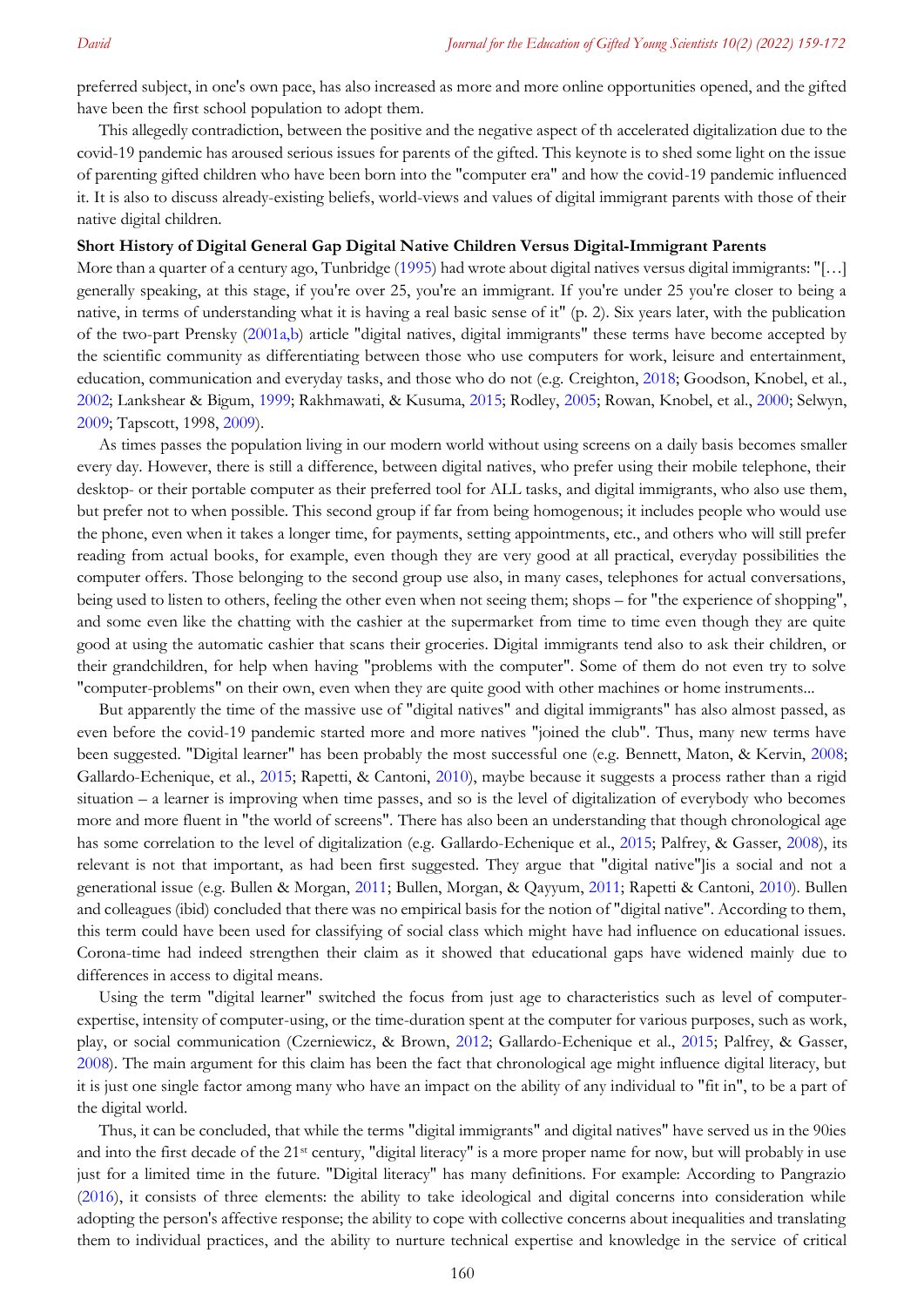thinking. Pangrazio et al. [\(2020\)](#page-7-0) have discovered that the meaning of "digital literacy" was different in three countries: Australia, Sweden, and Argentina.

The term "digital literacy" started being used almost simultaneously by many organizations, educational systems, business and professional organizations and political individuals representing a variety of institutions: state, city/municipal, or world-wide. For example: ALSC: Association for Library Service for Children (1999/2004) had used it in the context of Media [Mentorship](https://www.ala.org/alsc/mediamentorship) in Libraries Serving Youth, aimed to "help support children's librarians in their role as media mentor to children and their families. […] children require mediated and guided experiences with digital media for the experiences to translate into positive and productive *digital literacy skills*" [my italics – H.D.]. Another example is the work of Seglem [\(2009\)](#page-7-0), which was called: It's like having a library, and you don't get to go. Educators negotiating boundaries when working with new literacies. Libraries helped man people have access to all written documents; screens have made it possible for everybody to be more literate by increasing access to ALL kinds of information and data.

#### **Teaching Computer Science in School: The Education System is Chasing Its Own Tail**

Computer science is a comparatively new school subject. But unlike basic subjects, which all students, gifted, slow or in-between must learn in order to improve their knowledge, understanding and achievements, very often gifted and high-ability students had a better understanding of than their teachers. This has been the situation until 2019; the covid-19 pandemic has showed it clearly, exposing the fact that many teachers had serious problems switching to distant-teaching, many students became in charge of handling the difficulties caused by their teachers lack of digital skills, and subsequently many parents became aware of the fact that both their demand in participating in the zoomlearning in general and in computer science classes in particular did not make so much sense any longer. The issue of parents and teachers' authority regarding school work became a very serious one.

Here is an example of the influence of digital literacy on gifted Israeli students due to the covid-19 pandemic and its consequences on their parents.

Israel is justifiably known as "the start-up nation" (e.g. Senor, & Singer, [2011;](#page-7-0) Yerman, [2019\)](#page-7-0). On the other hand, the achievements of Israeli children in all international examinations – in mathematics, science and literacy has been gradually deteriorated since 1963/4, when it had the best scores among the 12 developed countries participating in the first TIMSS test until the last PISA 2018 (e.g. David, [2008, 2014, 2015, 2020\)](#page-7-0). This deterioration goes along with the Jaffe-Hoffman [\(2021\)](#page-7-0) estimation that about a half of Israeli children, mostly Ultra-Orthodox and Arab, get thirdworld education. The digital gap is responsible for a large part of this situation, but the fact that many teachers have not accepted to any university contributes to it as well (Ben-David, [2021\)](#page-7-0).

But while both sub-populations, Arabs and Ultra-Orthodox could have made a substantial progress during the covid-19 lockdowns (e.g. Cohen & Scheer, [2020\)](#page-7-0), parents of Ultra-Orthodox gifted children have had a greater problem, as many of them objected to e-learning (e.g. Rosenberg et al., [2021\)](#page-7-0). Many Ultra-Orthodox schools who objected to using computers transferred to teaching by telephone, but this has limited the possibilities of individual learning, or learning at one's own pace, which is necessary for the gifted. In addition to these problems common to all the gifted who had not access to available computers gifted children – especially girls – in the Ultra-Orthodox community had in many cases home responsibilities both in the everyday household and in taking care of their younger siblings, which was a necessary task in families with an average of 7.1 children, more than twice as the average Israeli family (Cahaner & Malach, [2019\)](#page-7-0). Larger families are positively related to poorer computer availability (Rabinovitz, [2020\)](#page-7-0). In a reality of negative correlation between the family size and the income level (Sheva, [2021\)](#page-7-0), the children most suffering were both raised in larger- and lower SES families. The gifted, more mature child in such families suffered mostly during the covid-19 crisis.

#### **Covid-19 and the Gifted: Literature Review**

The literature about the impact of the covid-19 pandemic on gifted education is very poor. It consists mainly of two parts: quantitative and mixed studies done in several Muslim countries or countries with either a majority of Muslims, such as Albania (Hyseni Duraku, & Hoxha, in press) or Saudi Arabia (Aboud, [2021\)](#page-7-0). Other studies done in the US had focused on the emotional effects of the pandemic (e.g. Amend et al., [2020;](#page-7-0) Support for gifted learners at home during covid-19, [2021\)](#page-7-0). There is quite a number of American studies on distant learning for the gifted, but almost all of them had been done before the covid-19 pandemic emerged into our life (e.g. Olszewski-Kubilius, & Corwith, [2010;](#page-7-0) Potts, [2019;](#page-7-0) Ravaglia et al., [1995;](#page-7-0) Thomson, [2010;](#page-7-0) Wallace[, 2005, 2009\)](#page-7-0). The one that was completed during the pandemic (Hawthorne, [2020\)](#page-7-0) was designed before the beginning of the pandemic, and the burst of the covid-19 influenced it mainly y worsening the connectivity of the internet due to massive use when lockdown started.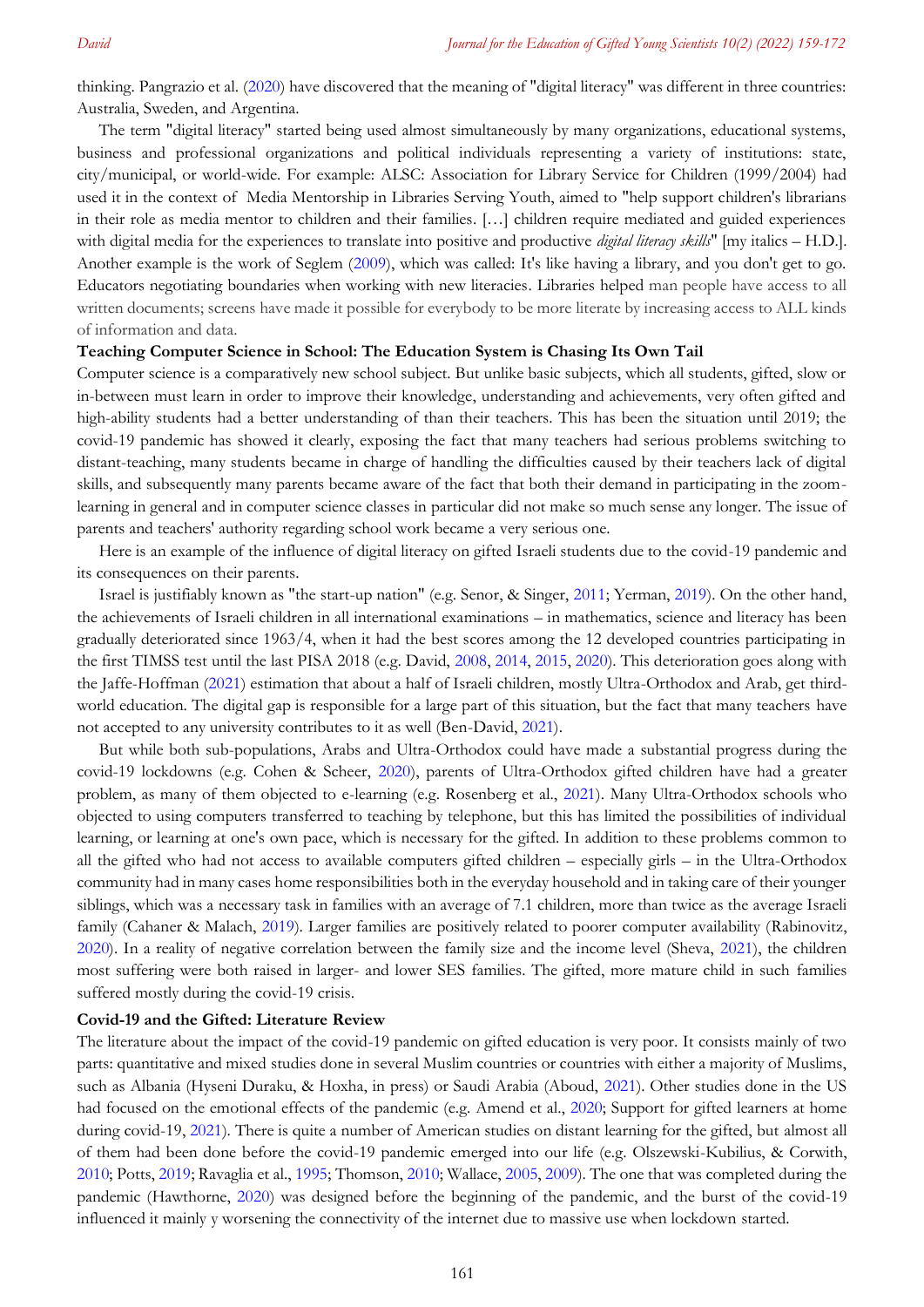## **The Influence of the Covid-19 Pandemic on Higher Education in Israel and the Opening of New Opportunities for a Fast Academic Track for the Gifted**

Towards the beginning of the 2021/22 school year almost all higher education institutions reported about sharp increase in the number of new candidates (Frenkel, [2020\)](#page-7-0). As three was a substantial decrease of available jobs and the "traditional" "big tour" of the Israeli who has just finished her or his obligatory military service, the option of higher education became more popular. Another reason for the increase or candidates who have registered to higher education institutes, for example, about 35% at the Tel Aviv University (ibid), has been the change in the acceptance policies, that enabled acceptance relying solely on the matriculation certificate without having to take the psychometric examination (Trabelsi Hadad, [2020\)](#page-7-0).

These changes opened new opportunities to many gifted children, and parents of gifted, who had, until the burst of the pandemic, trusted the "system" and did not look at early entrance to higher education as an option for their children, had changed their mind because of the long lockdowns, the boredom of learning by zoom, the inability of their children to participate in afternoon extra-curricular activities, and the understanding that when the education system fails to supply the needs of all students, their children were to suffer more due to thei more needs, more extensive learning, and their ability to learn without school intervention. In addition, while the Israeli Open University had always offered online classes and excellent written materials, practically all universities followed it and thus it physical access to higher education institutions were not necessary any longer for more than a year, which made it much easier for young gifted students. Thus, the open university in Israel reported of a 30% increase in the number of school age students between the 2019/20 and 2021/2022 school-years (Klein, [2021\)](#page-7-0). There were reports about similar increase elsewhere (e. g.

However, other studies dealing with the influence of e-learning on gifted students reveal a different picture. For example, the results of Aboud's [\(2021\)](#page-7-0) study on 30 gifted students in Saudi Arabia and 15 of their parents were that both outcomes were negative. The parents felt a heavier psychological burden because of school closures and isolation, and home conflicts increased. The children experienced sleep disorders, depression, isolation, frustration, and loss of motivation. Most gifted students were not satisfied with their e-learning either, experienced it as inefficient and lacking in effectiveness and connections. Similar findings were found in study of 20 gifted students and 10 of their parents in Albania (Hyseni Duraku, & Hoxha, [2021\)](#page-7-0). In my opinion such outcomes point at the fact that during "normal" school time, namely, before the beginning of the covid-19 pandemic, schools were doing quite a good job supplying the need of the gifted. In addition, the results can indicate that teachers and schools in general were not well prepared for elearning, and the problems gifted children experienced during e-learning, such as inexperienced teachers, lack of computers, maybe lack of privacy at their own homes and at their teachers' might have also contributed to their negative experience of e-learning. A similar influence of e-learning was observed in all students – gifted or non-gifted, school-age or those learning in higher education institutes. For example: in Jordan, university students from remote and disadvantaged areas had to overcome substantial challenges, such as technological accessibility, poor internet connectivity, and harsh study environments (Alsoud, & Harasis, [2021\)](#page-7-0).

#### **When inequity of education grows, gifted education and emotional support for the gifted are pushed away**

#### **Resources for Educators & Parents During COVID-19**

**Note:** When you click on the titles/articles, you can redirect to the relevant site

<https://www.nagc.org/resources-publications/resources/resources-educators-parents-during-covid-19>

National association for Gifted Children:

**Free [Webinars](https://www.nagc.org/free-webinars-and-online-events) & Live Chats**

## **[COVID-19](https://www.nagc.org/covid-19-research) Research**

#### **Teaching Online: Best Practices, [Technology](https://www.nagc.org/teaching-online-best-practices-technology-tools) & Tools**

https://www.nagc.org/teaching-online-best-practices-technology-tools

Online teaching: Best practices

What are best practices in remote learning? How can the new *NAGC PreK-12 Gifted Programming Standards* be applied to online education? These resources provide administrators and educators research-based frameworks in determining policies, protocols, and tools for serving gifted students during this sudden shift from classroom to at-home learning. *Updated 5/8/20*

**107 Free [E-Learning](https://wikibuy.com/blog/free-e-learning-tools-for-teachers-4b4046224a40) Tools for Teachers in the Digital Classroom.** More than 100 open source and free e-learning/online tools to help teachers keep students engaged.

NAGC seeks to provide information to educators, parents, caregivers, and mental health providers who are supporting gifted children during this unprecedented time. NAGC has turned to trusted partners, such as state gifted associations, publishing partners, and/or leaders within the gifted community, for recommended resources. However, the information provided here, except those resources published by NAGC, have not been vetted by the association, nor should they be viewed as an endorsement or as approved by NAGC. *Updated 6/1/20*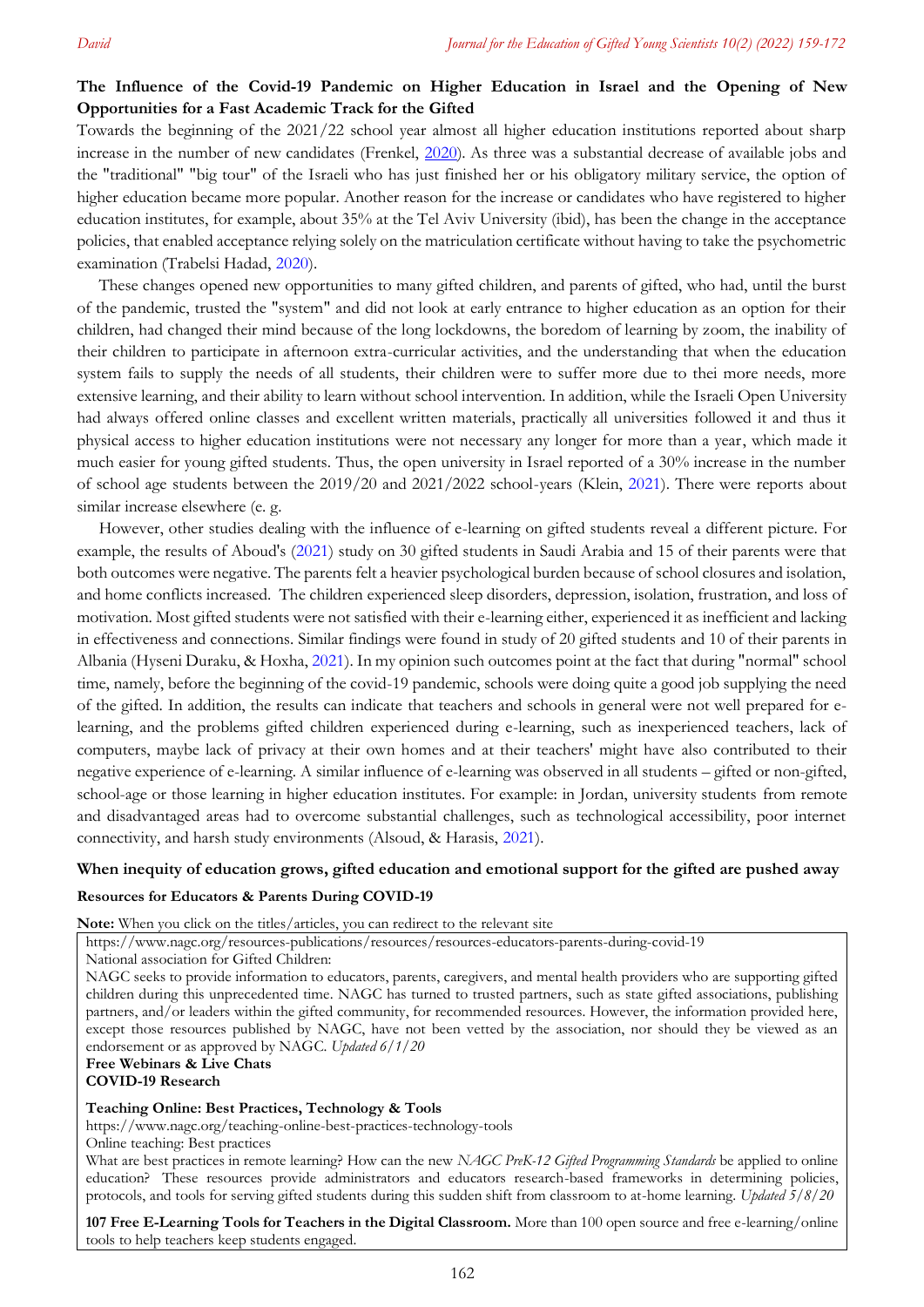**Best Practices for [Teaching](https://laurelsprings.com/best-practices-for-teaching-online/) Online.** Laurel Springs School has more than 150 teachers and almost 30 years of distance learning experience as a school. During this COVID-19 pandemic, the school offers a best practices guide on what works when trying to engage students online and know how to create an atmosphere of communication conducive to the online world.

**Ditch that [Textbook](http://ditchsummit.com/all-ditch-summit-videos/) Digital Summit.** Professional development for gifted educators! 50+ presentations from a free, online virtual conference for educators by educators. Includes dozens of speakers from all walks of education, printable PDF notes from each session, and loads of resources. Topics range from pedagogy to technology to problem-based learning and creativity. Recommended by Dina Brulles, Interim Governance Secretary, NAGC Board of Directors.

**[EdPuzzle.](https://edpuzzle.com/)** This tools allows teachers to incorporate the use of video in lesson plans. Find a video, add questions, and assign it to your class. Provides analytics to measure comprehension, engagement, and accountability. Also, be sure to check out their ["Teaching](https://blog.edpuzzle.com/teaching-today/) Today" blog that includes "The Best Teacher [Podcasts,"](https://blog.edpuzzle.com/teaching-today/the-best-teacher-podcasts/) which includes great tips you can use in your classroom today, interviews with experts, and more.

**Making a Sudden Transition to Teaching Online: [Suggestions](https://www.socialsciencespace.com/2020/03/16-answers-to-your-questions-about-teaching-online/) and Resources.** SAGE Publishing has drawn from its large body of published and peer-reviewed research to offer these resources from various journals—free of charge through April 30—to serve teachers and students around the world.

### **Online and virtual learning research, from the Gifted Child Quarterly archives:**

Edinger, M. J. (2017). Online Teacher Professional [Development](https://doi.org/10.1177/0016986217722616) for Gifted Education: Examining the Impact of a New [Pedagogical](https://doi.org/10.1177/0016986217722616) Model. *Gifted Child Quarterly*, *61*(4), 300–312.

Potts, J. A. (2019). Profoundly Gifted Students' Perceptions of Virtual [Classrooms.](https://doi.org/10.1177/0016986218801075) *Gifted Child Quarterly*, *63*(1), 58–80. Stoeger, H., Hopp, M., & Ziegler, A. (2017). Online Mentoring as an [Extracurricular](https://doi.org/10.1177/0016986217702215) Measure to Encourage Talented Girls in STEM (Science, Technology, Engineering, and [Mathematics\):](https://doi.org/10.1177/0016986217702215) An Empirical Study of One-on-One Versus Group [Mentoring.](https://doi.org/10.1177/0016986217702215) *Gifted Child Quarterly*, *61*(3), 239–249.

**QM Emergency Remote Instruction Checklist (K–12 [Education\).](https://docs.google.com/document/d/e/2PACX-1vTKJSTc2gxVC12Oki9bv3S12dry1ZsfATX8zmdBbuPJZ8ejUBpecTy50Yk_7aOSDwh83WHu0NTpOOK3/pub?utm_source=Quality+Matters+Digital+Communications&utm_campaign=59c8c41e3a-EMAIL_ERIC_2020&utm_medium=email&utm_term=0_355a0627da-59c8c41e3a-34194269&mc_cid=59c8c41e3a&mc_eid=c6af09ea5a)** This checklist from Quality Matters is a tiered list of considerations, tips, and actionable strategies to enact during an institutional move to temporary remote instruction of classroom-based courses.

**QM [Emergency](https://www.youtube.com/watch?v=Swwej3_nUCw&feature=youtu.be&utm_source=Quality+Matters+Digital+Communications&utm_campaign=59c8c41e3a-EMAIL_ERIC_2020&utm_medium=email&utm_term=0_355a0627da-59c8c41e3a-34194269&mc_cid=59c8c41e3a&mc_eid=c6af09ea5a) Remote Instruction Checklist Explained**. This 3-minute video explains how higher education and K-12 checklists can assist educators as a job aid when moving to remote instruction in an emergency.

**Remote Teaching [Solutions.](https://us.sagepub.com/en-us/nam/remote-teaching-solutions)** To help educators navigate the challenge of transitioning to teaching online, SAGE Publishing is offering free access to various resources—such as eTextbooks, Learning Management System resources, SAGE Vantage Courseware, and publication articles—that can aid in setting up and managing online courses quickly and successfully.

**Renzulli Learning Free [Subscription.](https://renzullilearning.com/covid-19/)** In response to the COVID-19 situation, through the end of the 2019-20 school year, Renzulli Learning is offering free access to its platform that provides schools a remote learning solution to support students while they are homebound.

**The Art of [Instruction:](https://blogs.tip.duke.edu/teachersworkshop/tips-for-taking-your-course-online/) TIPS for Taking Your Course Online.** Lyn Fairchild Hawks, director for curriculum and instruction for Duke TIP's distance learning programs, offers best practices in planning and delivery of online instruction.

#### **PreK-12 Enrichment & [Educational](https://www.nagc.org/prek-12-enrichment-educational-resources) Resources**

#### **[Social-Emotional](https://www.nagc.org/social-emotional-support) Support**

<https://www.nagc.org/social-emotional-support>

As COVID-19 forces us to face new norms like social distancing, remote learning, and shelter-in-place orders, gifted children may exhibit increased anxiety, sadness, intense feelings, and out-of-the-ordinary behavior. These resources offer parents and educators strategies for talking with gifted children about COVID-19 and in helping children navigate their emotions, behaviors, feelings, family interactions, and friendships through this challenging time. *Updated 5/29/20*

#### **Parent TIP Sheet**

**Supporting Your Gifted Child During [COVID-19.](http://bit.ly/3dSbDEp)** This brand new TIP Sheet gives parents, caregivers, and educators strategies for helping gifted children manage their feelings, sadness, and anxiety during the COVID-19 pandemic. Special 4 page version includes strategies for children at each developmental age.

**NEW! [Supporting](https://www.nagc.org/sites/default/files/Publication%20PHP/NAGC-COVID-19-ESPANOL.pdf) Your Gifted Child During COVID-19 (Español)**. El COVID-19 nos obliga a adaptarnos a nuevas normas como el distanciamiento social, la educación a distancia y el encierro. Ante esto, los/as niños/as y adolescentes superdotados pueden experimentar un aumento de ansiedad, tristeza, emociones intensas y comportamientos fuera de lo común.

#### **Articles & Blogs**

**[COVID-19](https://www.nagc.org/blog/covid-19-and-anxiety-gifted-children) and Anxiety in Gifted Children.**While gifted individuals are no more anxious than the general population, these uncertain times can cause anxiety and worry, especially when there are fewer intellectual pursuits in a day. With school closures and social distancing, it is important to help children develop a sense of purpose that can guide them as they deal with the unknown. (Kate Boonstra, March 23, 2020)

**[Cultivating](https://www.nicoletetreault.com/single-post/2020/03/18/Cultivating-Calm-Amidst-a-Storm) Calm Amidst a Storm.** How to calm our mind, body, and nervous system in the presence of a global health crisis. (Nicole A. Tetreault, Ph.D., March 18, 2020)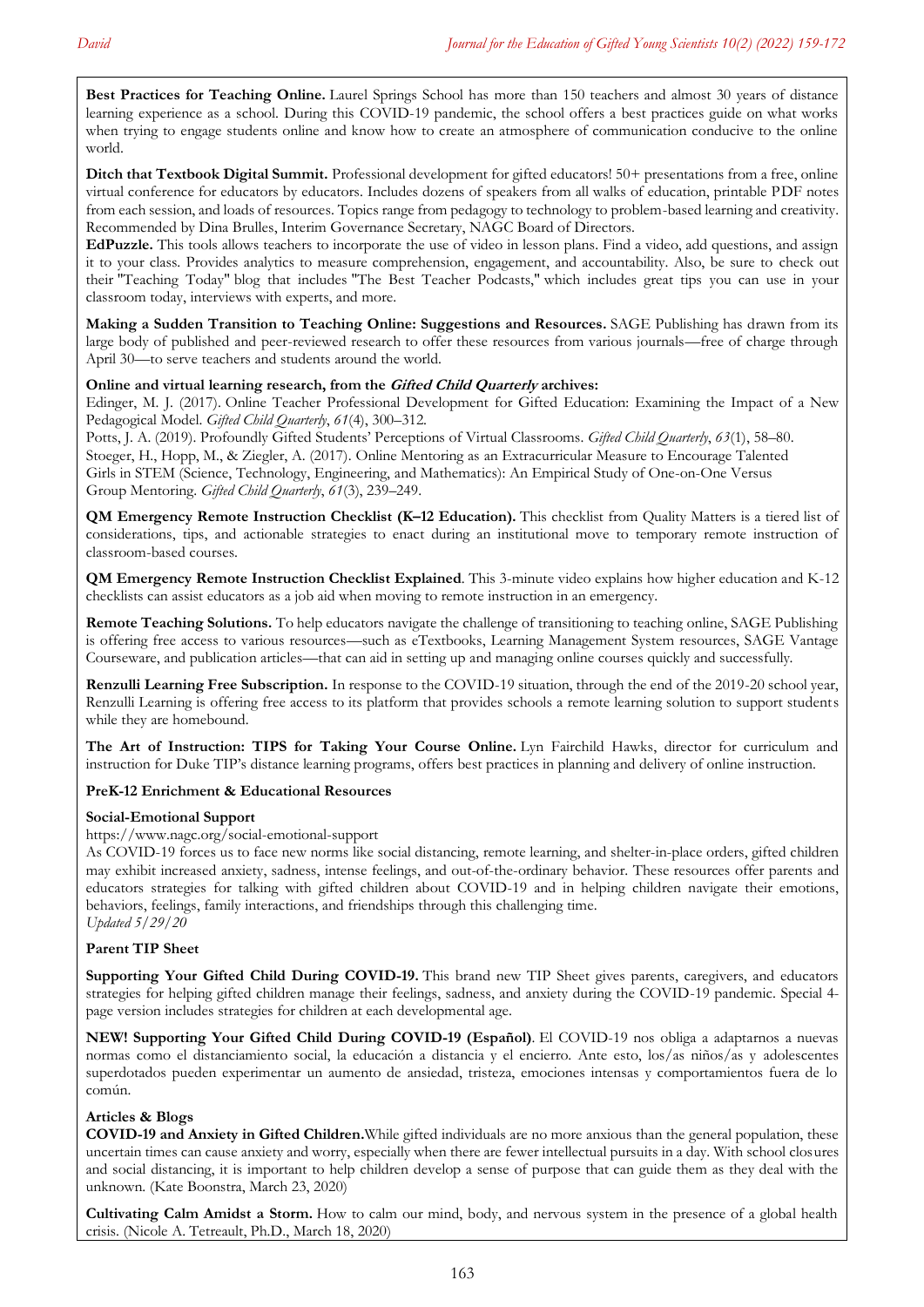**Helping Your Child Manage Stress Through [Mindfulness](https://www.nagc.org/sites/default/files/PHP_dec2017_Mindfulness-Kane.pdf)**.This article, written directly to teens and tweens, helps gifted adolescents understand mindfulness and the formal/informal pathways to mindfulness. Includes apps, books, and online resources for kids. (Michele Kane, Ed.D., *Parenting for High Potential,* Dec 2017)

**[Management](https://www.nagc.org/sites/default/files/Management%20of%20Anxiety-Mendaglio-PHP%20Summer%202016.pdf) of Anxiety Begins at Home.** General article that focuses on the sources of anxiety in gifted children and what parents can do to help reduce anxiety at home. (Sal Mendaglio, Ph.D., *Parenting for High Potential,* Summer 2016) **Videos & Podcasts**

**Top 3 Strategies for Helping Your Child to Cope With Anxiety During [Challenging](http://www.youtube.com/watch?v=J1oPE7ojh70&feature=youtu.be) Times.** This interview with Michele Kane, Ed. D., and Patricia Steinmeyer, IAGC Executive Director, packs in many more than three strategies in under 20 minutes.

**Video: Coping with the Stress of [COVID-19:](https://www.youtube.com/watch?v=ORYGc5STaKM&feature=youtu.be) Tips for Families with Gifted Children.** Edward R. Amend, Psy.D., of The Amend Group in Lexington, KY, shares thoughts and tips for parents and children as they navigate a new world with the coronavirus pandemic.

**Special Solocast: Thought on Parenting [Differently](https://tiltparenting.com/2020/03/23/special-solocast-thoughts-on-parenting-differently-wired-kids-through-a-pandemic/) Wired Kids Through a Pandemic.** Special short episode in which Tilt Parenting host Debbie Reber shares thoughts and ideas for contemplation surrounding parenting differently wired children through the coronavirus pandemic.

**Resources & Evidence-Based Practices**

**Parenting in Time of COVID-19: From World Health [Organization,](https://www.who.int/emergencies/diseases/novel-coronavirus-2019/advice-for-public/healthy-parenting) CDC, UNICEF & Others.** To help parents interact constructively with their children during this time of confinement, these six 1-page tips for parents focus on planning one-on-one time, staying positive, creating a daily routine, avoiding bad behavior, managing stress, and talking about COVID-19.

**Coronavirus Disease 2019 [\(COVID-19\)](https://www.nasn.org/nasn-resources/practice-topics/covid19) Resources.** Collection of resources curated by the National Association of School Nurses, including Teaching Students and Families During [COVID-19,](https://higherlogicdownload.s3.amazonaws.com/NASN/3870c72d-fff9-4ed7-833f-215de278d256/UploadedImages/PDFs/03182020_NASN_Teaching_Children_and_Families_Regarding_COVID-19.pdf) Guidance for School Principals & [Superintendents,](https://higherlogicdownload.s3.amazonaws.com/NASN/3870c72d-fff9-4ed7-833f-215de278d256/UploadedImages/PDFs/02282020_NASN_Coronavirus_19_Guidance_for_School_Principals_and_Superintendents.pdf) and Talking to *Children About COVID-19: A Parent Resource* in [English,](https://higherlogicdownload.s3.amazonaws.com/NASN/3870c72d-fff9-4ed7-833f-215de278d256/UploadedImages/PDFs/02292020_NASP_NASN_COVID-19_parent_handout.pdf) [Spanish,](https://higherlogicdownload.s3.amazonaws.com/NASN/3870c72d-fff9-4ed7-833f-215de278d256/UploadedImages/PDFs/02292020_NASP_NASN_COVID-19_parent_handout_Spanish.pdf) [Chinese,](https://higherlogicdownload.s3.amazonaws.com/NASN/3870c72d-fff9-4ed7-833f-215de278d256/UploadedImages/PDFs/02292020_NASP_NASN_COVID-19_parent_handout_Chinese.pdf) [Korean,](https://higherlogicdownload.s3.amazonaws.com/NASN/3870c72d-fff9-4ed7-833f-215de278d256/UploadedImages/PDFs/02292020_NASP_NASN_COVID-19_parent_handout_Korean.pdf) and [Amharic.](https://higherlogicdownload.s3.amazonaws.com/NASN/3870c72d-fff9-4ed7-833f-215de278d256/UploadedImages/PDFs/02292020_NASP_NASN_COVID-19_parent_handout_Amharic.pdf)

**Health Crisis Resources from the National Association of School [Psychologists](https://www.nasponline.org/resources-and-publications/resources-and-podcasts/school-climate-safety-and-crisis/health-crisis-resources) (NASP).** This microsite contains numerous resources for various audiences navigating the COVID-19 virus—including special guides for school administrators, crisis response teams, mental health professionals, and parents.

**Parenting with Resilience in [Unsettling](https://www.psychologytoday.com/us/blog/worrier-warrior/202003/parenting-resilience-in-unsettling-times) Times.** Advice for how parents can manage their own worries and fears, assess what we can and cannot control, and how to talk with our children during the COVID-19 pandemic. (Dr. Dan Peters, *Psychology Today*, March 16, 2020)

**Resources for [Supporting](https://www.childtrends.org/publications/resources-for-supporting-childrens-emotional-well-being-during-the-covid-19-pandemic) Children's Emotional Well-being During the COVID-19 Pandemic.** Guidance, recommendations, and resources provided by child trauma experts at *Child Trends* and the Child Trauma Training Center at the University of Massachusetts.

**Talking to Children About COVID-19 [\(Coronavirus\):](https://www.nasponline.org/resources-and-publications/resources-and-podcasts/school-climate-safety-and-crisis/health-crisis-resources/talking-to-children-about-covid-19-(coronavirus)-a-parent-resource) A Parent Resource.** Also from NASP, this provides guidance to parents in teaching children positive preventive measures, talking with them about their fears, and giving them a sense of some control over their risk of infection to help reduce anxiety.

**Teacher, Interrupted: Leaning into [Social-Emotional](https://www.edsurge.com/news/2020-03-18-teacher-interrupted-leaning-into-social-emotional-learning-amid-the-covid-19-crisis) Learning Amid the COVID-19 Crisis** Psychologists from the Yale Center for Emotional Intelligence offer social and emotional learning (SEL) evidence-based practices to help educators, parents, and students get through these difficult times. (Christina Cipriano and Marc Brackett, *Ed Surge.* March 18, 2020)

The first journal dealing solely with digital literacy was already founded in 2010 (International Journal of Digital Literacy and Digital competence (IJDLDC), the PISA 2015 and PISA 2018 were still examining the "traditional" reading, mathematics and science ability of 15-year old in 72 and 79, respectively, countries and economies, as well as "financial literacy" (OECD, 2016, 2019). Only PISA 2021 examined students for digital literacy (OECD, 2021). Digital literacy, according to it, is:

Literacy in the 21st century is about constructing and validating knowledge. Digital technologies have enabled the spread of all kinds of information, displacing traditional formats of usually more carefully curated information such as encyclopedias and newspapers. The massive information ow of the digital era demands that readers be able to distinguish between fact and opinion. Readers must learn strategies to detect biased information and malicious content like fake news and phishing emails (ibid, p. [2014\)](#page-7-0).

## **[SAVI 2021 Evolving-networks-of-human-intelligence]**

Gallardo-Echenique el al., 2015, p. 171: Bullen and colleagues, who supported the term "digital learner" early on, reviewed the research on "Digital Natives" conducted in six different countries and at a range of different institutions, and concluded that there is no empirical basis for the notion of digital native. They argue that it is a social and not a generational issue and that the implications for education are far from clear (Bullen, Morgan, Belfer, & Qayyum, [2008;](#page-7-0) Bullen & Gallardo-Echenique el al., [2015\)](#page-7-0). The assumption that students – **born roughly between 1980 and 1994 – have "natural" digital skills, is not commonly-accepted**. Generalizations based on "generational differences" are not useful for discussions concerning teaching and learning. Gallardo-Echenique et al.[, 2015,](#page-7-0) p. 156. *We also need to take into account young people with less skills in the use of technologies, the conditions of access and use of information, the neglect of the impact of contextual, economic, political, social, historical and cultural factors that increase the so-called "digital gap" between those who have access to the information and those who do not.* Factors such as gender, education, experience, social inclusion and exclusion, culture, institutional context, subject discipline, learning design, and the socioeconomic background of students are far more important and researchers have only recently begun to examine them (Kennedy et al., [2010;](#page-7-0) Margaryan et al.[, 2011](#page-7-0)). Hence, "It is time to put the digital natives discourse to rest and focus on digital learners" (Bullen & Morgan, [2011,](#page-7-0) p. 66).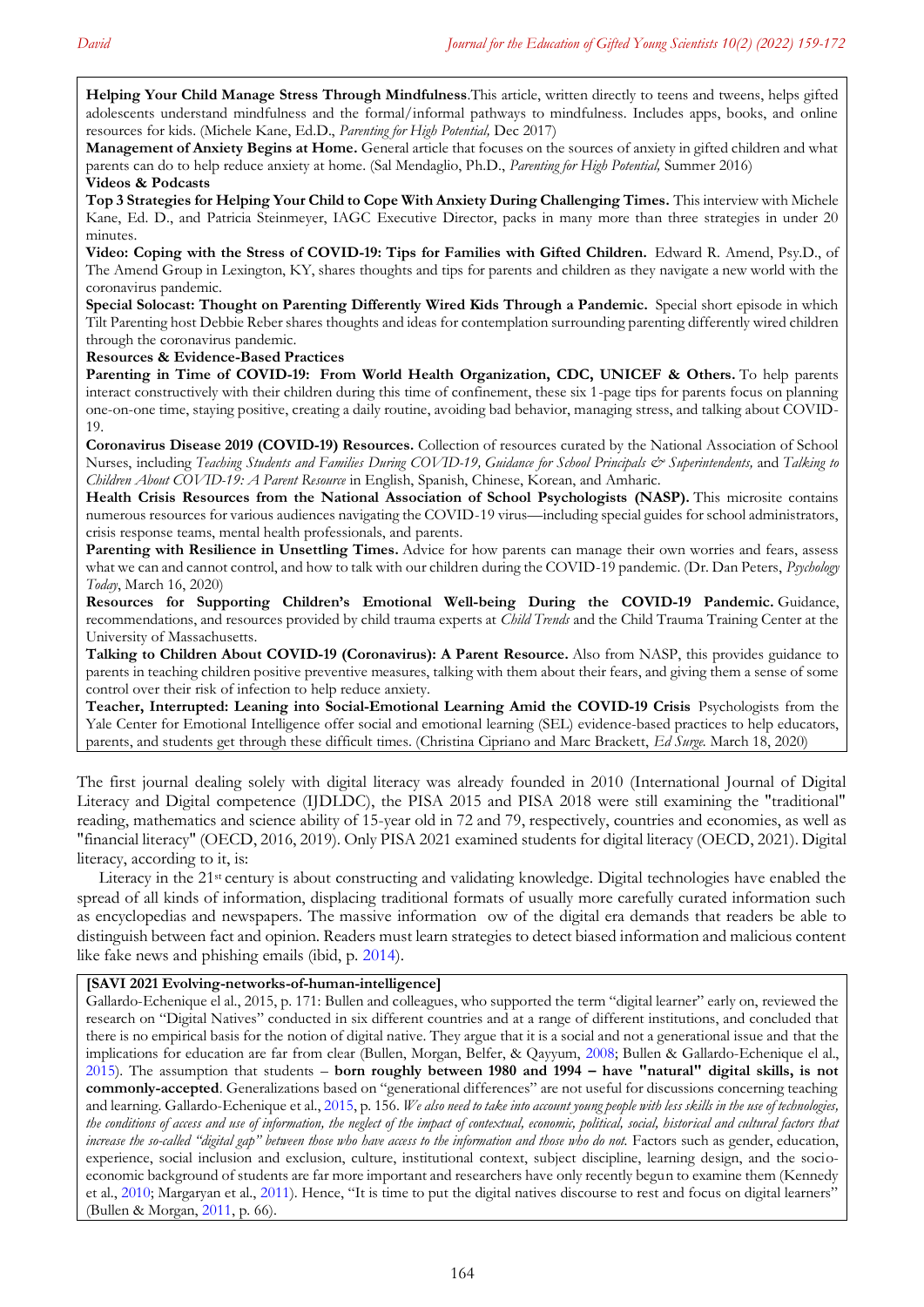#### **Personal note**

During the last 20 years, in each presentation, lecture or discussion with parents of gifted children the issue of "too much computer time" has been raised. First it was about "computers games", and was defined as a problem in families with teenagers. Gradually it has been transformed to "too much screen time" problem and children concerned became younger and younger. The last two years, with covid-19 crisis, seemed, among many families, to be a main cause of the "screens addiction", as I have heard time and again, but when looking deeply into the situation the picture might be different: indeed, the lockdowns and the tension have increased the screen-use, indeed, e-learning, especially for gifted children, made access to their home computer, their laptop or their telephone more accessible, but "too much time at home" and "keeping the children busy" cannot be blamed for any addiction but rather – for a solution that "is always there". for able students who have been studying 5 days a week mainly by zoom, had not been effective (e.g. Dattel, 19/9/20) and many had just turned their computers on but did not participate in the classes at all (the Ministry of Education has not approved of opening the camera during zoom meetings, e.g. Pinchas, 14/12/20), so many school students close their cameras and the most frequent reason for doing it, as had been found by Baratz (n.d.), is "doing something else during classes". If this had been found among the general population, prospects are much higher that the gifted would feel bored, as "learning is the opposite of boredom and learning is the antidote of boredom" (Kanevsky & Kanevsky, [2004,](#page-7-0) p. 20). The gifted child, who is prone to boredom at school at all times (e.g. Assouline, Lupkowski-Shoplik, & Colangelo, [2018;](#page-7-0) Siegle, & McCoach, [2018\)](#page-7-0) would be much more bored during zoom classes,

Another example is also computer related: many children have too much screen time, but gifted children, who are good at computers, can infect computers with viruses, make connections with non-safe persons, or learn how to spend money gambling, shopping, etc. before they are 10. Parents of the gifted are challenged as they wish, in most cases, not to stop their children's development in computer's science, programming, etc., but they have to supervise them on a regular basis and be very strict as the gap between their children's technical and scientific abilities and their emotional development is much larger than among the non-gifted.

#### **Screen Time and the Covid-19 Pandemic: What Have We Learnt?**

Back in [2016](#page-7-0) Pangrazio wrote:

*We also need to take into account young people with less skills in the use of technologies, the conditions of access and use of information, the neglect of the impact of contextual, economic, political, social, historical and cultural factors that increase the socalled "digital gap" between those who have access to the information and those who do not (p. 171)*

Today we can read it as a prophecy, namely, the notion that as much as information technology is important, as much as having more knowledge about new media, being able to quickly adjust to the latest data, as long as there are inter- and intra- digital gaps, the only certainty existing is that these gaps will widen whenever the system was to be tossed from side to side. We have all just observed it during the covid-19 pandemic, when many populations did not have access to computers, or to online learning, or to more elementary needs – such as medications, equipment and vaccines.

Two Israeli studies examined in the last two years the influence of massive use of digital media on various life aspects. The first (Goldshmidt, [2019\)](#page-7-0) was published before the covid-19 pandemic had burst into our lives; the second (Gershy, [2021\)](#page-7-0) was both conducted and published during the pandemic. However, they both have come to quite similar conclusions: there is no basis for blaming digital media as the main cause of educational, social, emotional problems, neither can these instruments take full responsibility for health- or home- and school discipline issues.

The Goldshmidt [\(2019\)](#page-7-0) study points at many advantages that digital media have in general; almost all these advantages can be extensively used for gifted children. According to him (ibid), The internet allows remote access to information and services. Online and remote learning, maintaining connections with family members, friends, and colleagues or people who share the same interests, and taking part in social and political discourse. *All these advantages, a*s well as others, such as saving time and money, physical safety, especially for children, ability of parents to supervise, even control the child's connection, *are much more intensified for gifted children and youths*. Gifted children, are, as a rule, less satisfied with school work than non-gifted, and need more cognitive challenges which are hard to satisfy. Online learning, finding others who share the same interests, and exchanging ideas, thoughts, even feelings with others, outside from the immediate familial and social circle, is easily acquired thought screens than in the school, neighborhood and family everyday circles. As for potential negative effects on wellbeing, cognition and learning, interpersonal interactions, depression and anxiety, attention deterioration, screen-addiction and negative physiological influences: in spite of the ongoing debate on these subjects, and in contrast to the prejudice against screens heard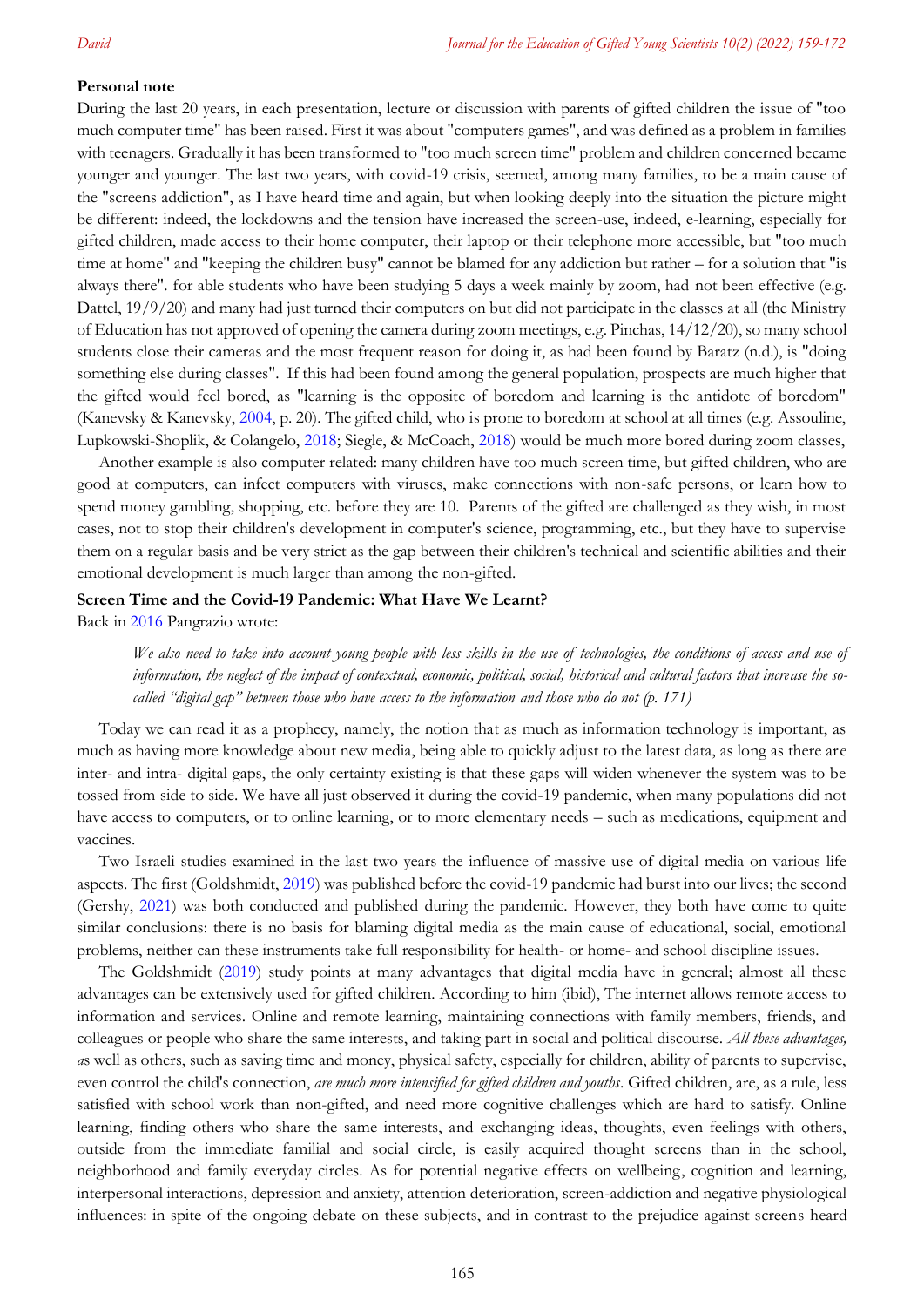from educators, parents and medical professionals – there is neither transparency regarding the studies published nor consensus as to their results.

The Gershy [\(2021\)](#page-7-0) study, about the emotional, social and academic influences of extensive screen-time during the covid-19 pandemic was done on 369 parent-child dyads in March 2021, during the third lockdown in Israel. Both parents and children showed substantial increase in screen-time of children in comparison to the pre-covid-19 pandemic. The increase was significant even after the calculation was adjusted, when taking into consideration the online learning time. To the surprise of the researcher, computer-time was not the best predictor of functioning and learning difficulties, but rather the addiction-to-screens level of the child. Functional difficulties were observed only among children whose screen use was not regulated, namely, if they had difficulties to concentrate in other activities, withdrew from important tasks and were highly emotional when not having access to screens. Thus, many children whose screen-time was substantially were, by no definition, screen-addicts. For them, additional screen time was a well-adjusted **response** to a new reality, where all learning and social spaces became unavailable. Thus, extensive screen-use was not a pathology but rather a reasonable option both for socializing and learning.

Regulation of screen-time should be connected to many other issues. For example: what is the child doing during their screen-time? are these uses varied enough according to some criterion? Is screen-time used for nurturing social connections and friendships? Is the child able to regulate their computer-time namely, be in charge of their daily regular activities, such as eating, sleeping, taking care of their hygiene? Is the child able to keep on doing home responsibilities, such as shopping, food preparing – either for themselves or even for younger siblings when necessary? All these questions, and many more, are common to all children. When the child is gifted they should be taught as early as possible to help in everyday house tasks, to become more independent when younger, and to grow up emotionally as soon as possible. Being in charge both on one's own schedule and on one's wellbeing is going to help the gifted child both in their academic path and in their familial and social connections and relationships. Being in charge of one's computer time is a good way to exercise responsibility.

Similar findings have been found in other studies. For example: Paulich et al., [\(2021\)](#page-7-0) have found, in a nationwide sample of 11,875 participants in the United States, aged 9 to 10 years, from the Adolescent Brain Cognitive Development Study (ABCD Study®), more screen time was only moderately associated with worse mental health, increased behavioral problems, decreased academic performance, and poorer sleep, but it was also positively correlated with heightened quality of peer relationships. Nevertheless, However, effect sizes associated with screen time and the various outcomes were modest; the socio-Economics status of the children was a better predictor of each measure. Thus, the results do not necessarily establish causality, but rather that it unlikely that increased screen time is directly harmful to 9-and-10-year-old children.

### **Summary and Conclusions**

Thus, as much as it is the role of the parents to do anything within their power to help all children to suffer as little as possible from any problem, political or health catastrophes – such as political, health-related of climate-related, it should have been a mutual effort of the whole village – which is the whole world – to do their best for ALL children. But until this happens my advice to the parent of the gifted child is to help them achieve mental balance. This is hard, especially in the time of war, or pandemic, but necessary. The digital world develops quickly whether we like it more or less, and we, as parents, have to accept the fact that our children might be more proficient using whatever it has to offer than we, even when doing our best. But a gifted child, who is – in most cases – more sensitive that other children, needs stability, to be sure they are loved, accepted, and well-nurtured whatever happens. Only by providing home conditions assuring the child that the outer world cannot be as bad as it might be assumed when reading the news, listening to negative forecast or being influenced by internet trolls.

#### <span id="page-7-0"></span>**References**

- Aboud, Y. (2021). Challenges to gifted education in the Covid-19 pandemic about online learning in Saudi Arabia from the perspective of gifted students and parents. *Journal of Gifted Education and Creativity, 8*(1), 11-21.
- ALSC: Association for Library Service for Children: A Division of the American Library Association. (1999/2004). Retrieved from<https://www.ala.org/alsc/publications-resources/professional-tools#digital%20media>
- Alsoud, A.R., & Harasis, A.A. (2021). The Impact of COVID-19 Pandemic on Student's E-Learning Experience in Jordan. *Journal of Theoretical and Applied Electronic Commerce Research, 16*, 1404-1414. Doi: 10.3390/jtaer16050079
- Amend, E.R., Koehler, J., Peters, M.P., Joerg, M., Nilles, K. (2020). *Supporting your gifted child during COVID-19*. Washington. Retrieved from [https://www.nagc.org/sites/default/files/Publication%20PHP/NAGC\\_TIP-Sheet\\_COVID-](https://www.nagc.org/sites/default/files/Publication%20PHP/NAGC_TIP-Sheet_COVID-19_With%20Strategies%20by%20Development%20Level_April%202020.pdf)[19\\_With%20Strategies%20by%20Development%20Level\\_April%202020.pdf](https://www.nagc.org/sites/default/files/Publication%20PHP/NAGC_TIP-Sheet_COVID-19_With%20Strategies%20by%20Development%20Level_April%202020.pdf)
- Assouline, S.G., Lupkowski-Shoplik, A., & Colangelo, N. (2018). *Acceleration and the talent search model: Transforming the school culture.* In S. I. Pfeiffer, E. Shaunessy-Dedrick, & M. Foley-Nicpon (Eds.), *APA handbooks in psychology®. APA handbook of giftedness and talent* (pp. 333–346). American Psychological Association. Doi: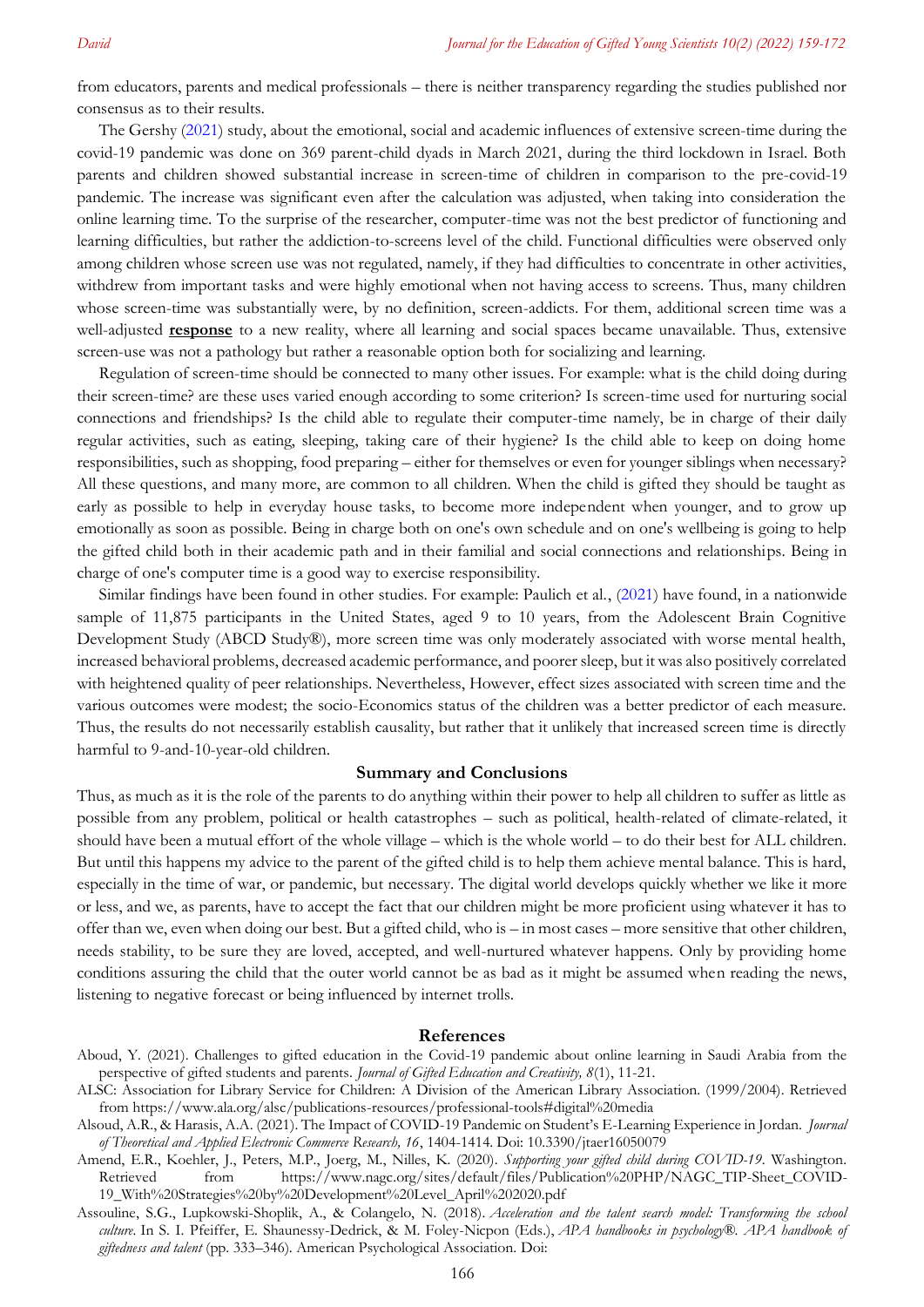- Bandler, K. (September 7, 2020). *How Can Israel Boost Haredi Higher Education?* Retrieved from https://www.ajc.org/news/howcan-israel-boost-haredi-higher-education
- Baratz, T. (n.d.). *Why do school students close [their zoom] camera?* Retrieved from [https://www.tomerbaratz.co.il](https://www.tomerbaratz.co.il/)
- Ben-David, D. (2021). *The Shoresh Handbook 2021: A Snapshot of Israel's Education System Jerusalem: Shoresh Institution for Socioeconomic Research.* Retrieved from<https://shoresh.institute/archive.php?src=jpmh&f=ShoreshHandbook2021-Educ-Eng.pdf>
- Bennett, S., Maton, K., & Kervin, L. (2008). The 'digital natives' debate: A critical review of the evidence. *British Journal of Educational Technology, 39*(5), 775-786.
- Bullen, M., & Morgan, T. (2011). Digital learners not digital natives. *La Cuestión Universitaria, 7*, 60-68.
- Bullen, M., Morgan, T., & Qayyum, A. (2011). Digital learners in higher education: Generation is not the issue. *Canadian Journal of Learning and Technology, 37*(1), 1-24.
- Cahaner, L., & Malach, G. (2019). *The yearbook of the Ultra-Orthodox society in Israel (in Hebrew)*. Jerusalem: The Israeli Institute of democracy. Retrieved from https://www.idi.org.il/media/13727/the-yearbook-of-ultra-orthodox-society-in-israel-2019.pdf
- [Cohen,](https://www.reuters.com/journalists/tova-cohen) T., & [Scheer,](https://www.reuters.com/journalists/steven-scheer) S. (April 21, 2020). *Israel's ultra-Orthodox Jews take to internet in coronavirus lockdown*. Retrieved from <https://www.reuters.com/article/us-health-coronavirus-israel-ultraorthod-idUSKCN225265>
- Creighton, T.B. (2018). Digital natives, digital immigrants, digital learners An international empirical integrative review of the literature. *ICPEL Education Leadership Review, 19*(1), 132-140.
- Czerniewicz, L., & Brown, C. (2012). The habitus of digital "strangers" in higher education. *British Journal of Technology, 44*(1), 44- 53. Doi: 10.1111/j.1467-8535.2012.01281.x
- Dattel, L. (19/9/20). *Zoom is not enough: This is how to teach online (in Hebrew*). Retrieved from <https://www.themarker.com/news/education/MAGAZINE-1.9164137>
- David, H. (2008). Much ado about nothing: On the achievements of Israeli students in the mathematics TIMSS-2003 examinations. *Gifted Education International, 24*(1), 107-115.
- David, H. (2014). Israel's Achievements in Mathematics in the Last International Examinations: Part I: The TIMSS 2011. *Journal of the Education of the Young Scientist and Giftedness, 2*(1), 11-17.
- David, H. (2015). The PISA Results in mathematics and science: A comparison between Israel and Turkey. *Journal for the Education Gifted Young Scientists 3*(1), 22-28.
- David, H. (2020). A critical overview at Israel's PISA 2018 results. *Journal for the Education of Young Scientists, 8*(4), 1645-1663.
- Frenkel, B. (29/8/2020). *Young people are surging to the universities: There are no jobs, let's go to school [instead].* Retrieved from https://www.ynet.co.il/economy/article/H1N6dBB7v
- Gallardo-Echenique, E.E., Marqués-Molas, L., Bullen, M., & Strijbos, J.S. (2015). Let's talk about digital learners in the digital era. *The International Review of Research in Open and Distributed Learning.* Retrieved from http://www.irrodl.org/index.php/irrodl/article/view/2196/3387
- Gershy, N. (2021). *Not getting off the screen: Emotional, social and academic influences of enhanced screen use during the covid-19 pandemic era (in Hebrew).* Jerusalem: The Hebrew university. Retrieved from https://meyda.education.gov.il/files/LishcatMadaan/ComputerJuly2021.pdf
- Goldshmidt, R. (August 12, 2019). *Consequences of massive use of digital media instruments ("screens") (in Hebrew*). Jerusalem: The Knesset [Israeli Parliament], Information and Research Center. Retrieved from [https://fs.knesset.gov.il/globaldocs/MMM/8534eae4-](https://fs.knesset.gov.il/globaldocs/MMM/8534eae4-8b11-e911-80e1-00155d0a98a9/2_8534eae4-8b11-e911-80e1-00155d0a98a9_11_13507.pdf) [8b11-e911-80e1-00155d0a98a9/2\\_8534eae4-8b11-e911-80e1-00155d0a98a9\\_11\\_13507.pdf](https://fs.knesset.gov.il/globaldocs/MMM/8534eae4-8b11-e911-80e1-00155d0a98a9/2_8534eae4-8b11-e911-80e1-00155d0a98a9_11_13507.pdf)
- Goodson, I., Knobel, M., Lankshear, C. & Mangan, M. (2002). *Cyber spaces/social spaces: Culture clash in computerized classrooms.* New York: Palgrave Press.
- Hawthorne, S. (2020). *Impact of internet connection on gifted students' perceptions of course quality at an online high school*. A dissertation submitted in partial fulfillment of the requirements for the degree of Doctor of Education in Educational Technology, Boise State University.
- Hyseni Duraku, Z., & Hoxha, N. (in press). *The impact of COVID-19, school closure, and social isolation on gifted students' wellbeing and attitudes toward remote (online) learning.*
- Jaffe-Hoffman, M. (August 21, 2021). *Israel's education system is a ticking time bomb*. Retrieved from [https://www.jpost.com/israel](https://www.jpost.com/israel-news/israels-education-system-is-a-ticking-time-bomb-677966)[news/israels-education-system-is-a-ticking-time-bomb-677966](https://www.jpost.com/israel-news/israels-education-system-is-a-ticking-time-bomb-677966)
- Kanevsky, L. & Keighley, T. (2004). To produce or not to produce? Understanding boredom and the honor in underachievement. *Roeper Review, 26*(1), 20-28.
- Klein, Z. (4/4/21). *As a result of the covid-19 [pandemic]: A sharp increase in the number of high school students enrolled in higher education institutes*. Retrieved from https://www.makorrishon.co.il/news/332797
- Lankshear, C., & Bigum, C. (1999). Literacies and new technologies in school settings. *Pedagogy, Culture and Society, 7*(3), 445-465.
- OECD (2016), PISA 2015 Results (Volume I): Excellence and Equity in Education, PISA, OECD Publishing, Paris. [Doi:](http://dx.doi.org/10.1787/9789264266490-en)  [10.1787/9789264266490-en](http://dx.doi.org/10.1787/9789264266490-en)
- OECD (2019), *PISA 2018 Assessment and Analytical Framework, PISA,* OECD Publishing, Paris, https://doi.org/10.1787/b25efab8-en.
- OECD (2021). *21st Century Readers: Developing Literacy Skills in a Digital World*, PISA, OECD Publishing, Paris, <https://doi.org/10.1787/a83d84cb-en>
- Olszewski-Kubilius, P., Corwith, S. (2010). Distance education: Where it started and where it stands for gifted children and their educators. *Gifted Child Today, 34*(3), 16-65.
- Palfrey, J.G., & Gasser, U. (2008). *Born digital: Understanding the first generation of digital natives*. New York: Basic Books.
- Pangrazio, L. (2016). Reconceptualising critical digital literacy. *Discourse: Studies in the Cultural Politics of Education, 37*(2), 163- 174. Doi: [10.1080/01596306.2014.942836](https://doi.org/10.1080/01596306.2014.942836)
- [Pangrazio,](https://journals.sagepub.com/doi/abs/10.1177/2042753020946291) L., [Godhe,](https://journals.sagepub.com/doi/abs/10.1177/2042753020946291) A.L., [& Ledesma,](https://journals.sagepub.com/doi/abs/10.1177/2042753020946291) A.G.L. (2020). What is digital literacy? A comparative review of publications across three language contexts. *E-learning and Digital Media 17*(6), 442-459. [Doi: 10.1177/2042753020946291](https://doi.org/10.1177%2F2042753020946291)